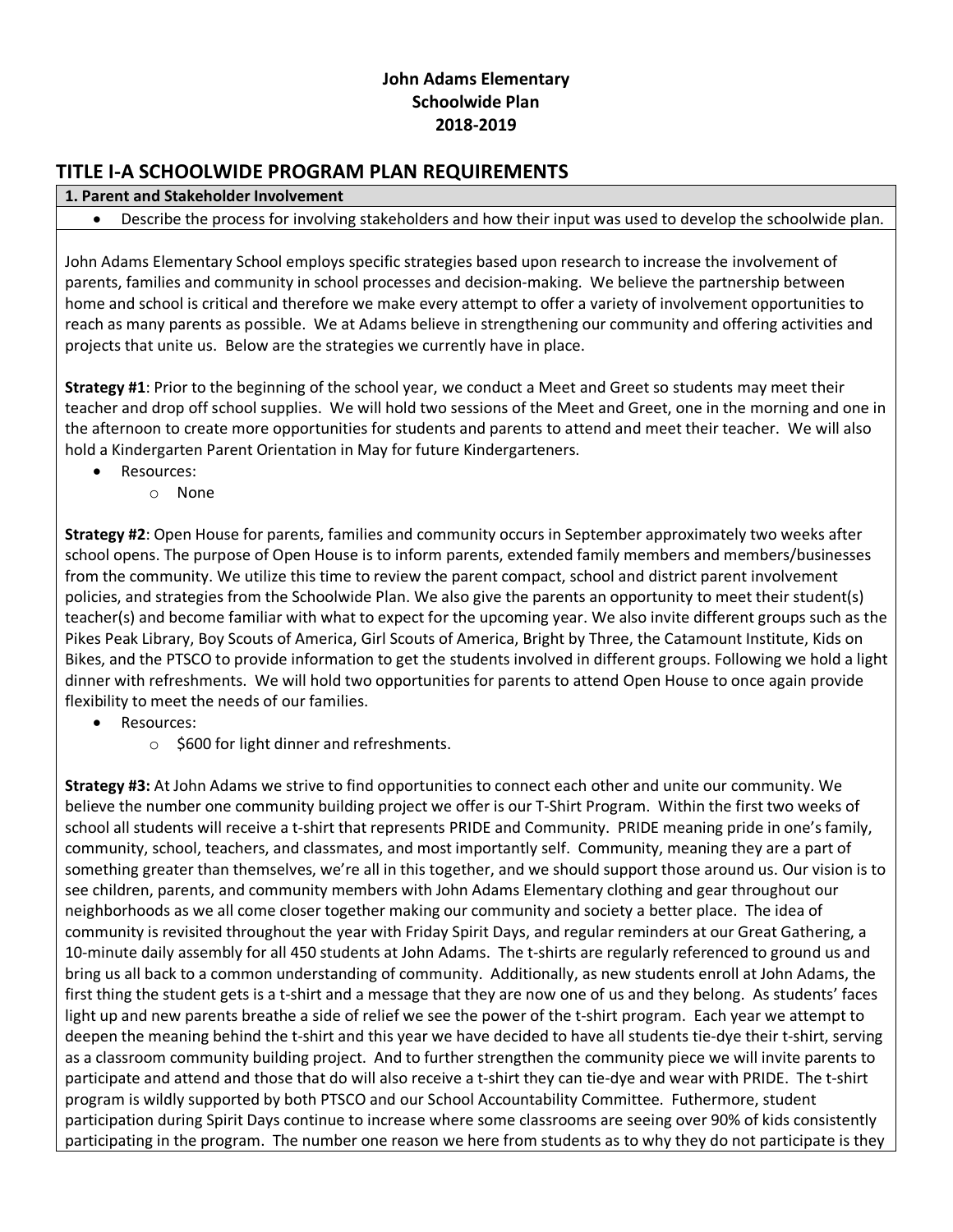have grown out of their shirt size. Therefore, we want to invest in our t-shirt program and ensure we don't lose momentum as the year goes on. So, we will purchase plenty of t-shirts in all sizes in the event a student grows out of their shirt or needs a second for any reason. We purchase shirts from Youth Small all the way to Adult Large as we have students of all shapes and sizes.

Resources: \$3800 for student and parent t-shirts and tie-dye supplies.

**Strategy #4:** John Adams Elementary hosts a Family Literacy event that coincides with our Parent/Teacher Conferences. During this event we hold our "Read-A-Thon" kick off and sign up, literacy make and take activities, book giveaway, Class Dojo sign up, and Book Fair. Students who attend all activities get their passport stamped and can redeem a completed passport for a \$5 gift certificate at our book fair.

- Resources:
	- $\circ$  \$600 for resources, supplies, and food.
	- $\circ$  \$2000 for a 400, \$5 gift cards to book fair.

**Strategy #5:** We hold two additional family nights consisting of either Math, Science, or Technology. These activities are geared toward supporting parents with homework, informing parents of great things happening at Adams, and providing students and parents with exciting learning opportunities.

Resources: \$600 for resources, supplies, and food for each event. \$1200 total.

Strategy #6: Homework Help. 2<sup>nd</sup> through 5<sup>th</sup> grade offers a homework or tutoring club either before or after school to support students.

• Resources: None

**Strategy #7**: School-to-home communication. Daily two-way communication between teachers and parents is vital. To facilitate this, John Adams Elementary has gone School-wide to Class Dojo to communicate with the families to ensure they have access to the daily activities in the school. Class Dojo has been very well received based on feedback during our SAC and PTSCO meetings. The benefits of Class Dojo vs. planners is that it goes directly to parents phones and provides immediate updates. We provide all parents not signed up with Class Dojo, planners to serve as a vehicle for notes to and from teachers/parents Class Dojo to communicate with the families to ensure they have access to the daily activities in the school. The school will also utilize Facebook, Twitter, possibly Next Door, and our district system for keeping parents informed of school happenings.

- Resources:
	- o \$500 for student homework folders

**Strategy #8**: Muffins for Moms, Donuts for Dads, Pastries for Parents, and monthly coffee. This provides opportunities for the community to ask questions and for us to inform parents about future happenings in the school, school and district initiatives, continued ways to support their children.

- Resources:
	- o \$450 for breakfast, coffee, and juice.

All above strategies are employed to increase community, trust and partnership with parents, families and community members. With these activities ongoing throughout the school year, parents and community feel like a part of the school and are more willing to become involved. The PTSCO meets once per month from 2:45 – 3:45 to discuss fundraising, community events, classroom grants, school data, and surveys. Child-care is provided, as needed. The SAC then meets every month to look at data, family involvement opportunities, schoolwide plan, and what is happening regularly in our classrooms.

Resources: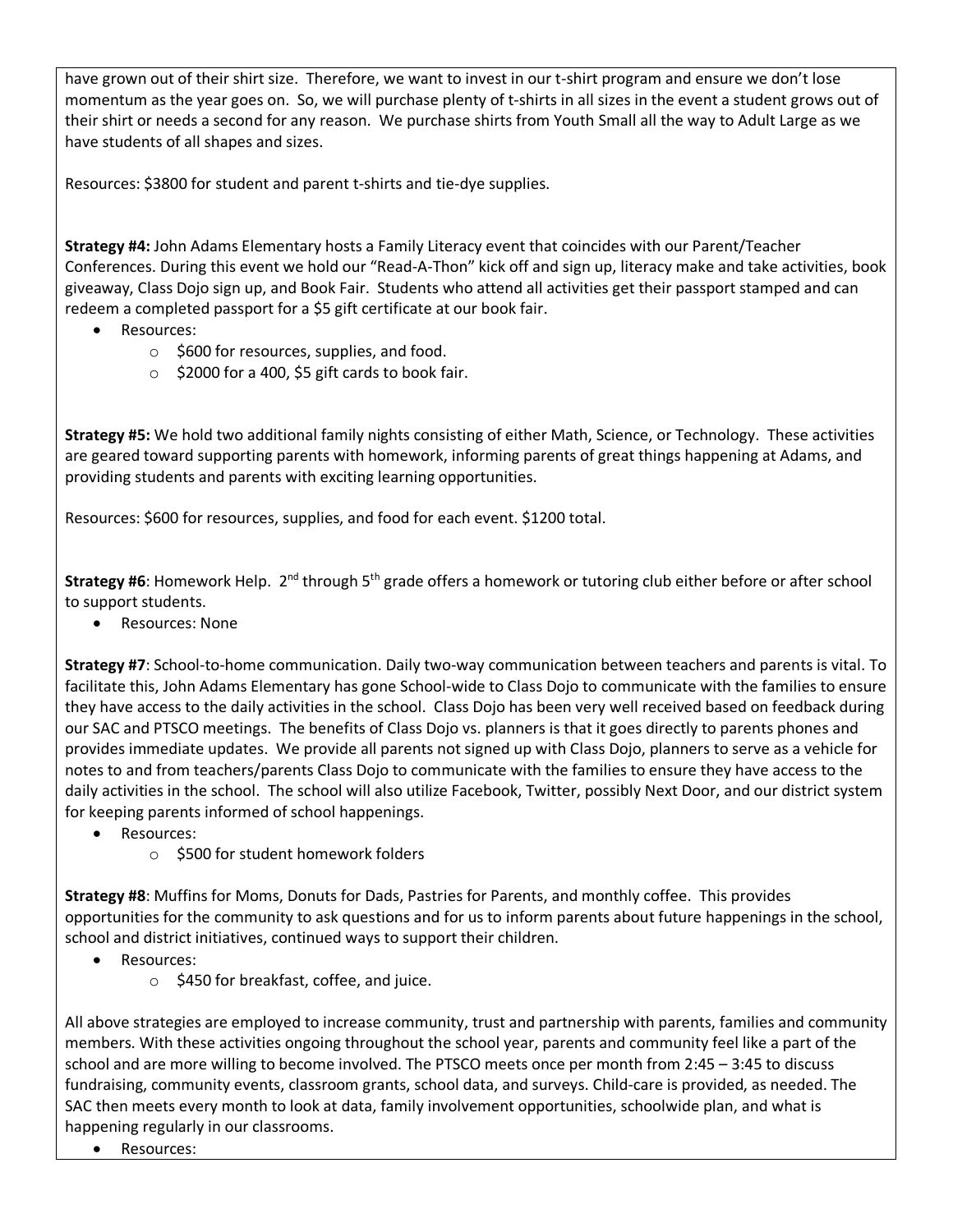| <b>Meets Expectations</b>                   | <b>Developing</b>                           | <b>Does Not Meet Expectations</b>          |
|---------------------------------------------|---------------------------------------------|--------------------------------------------|
| Specific strategies to increase family and  | Specific strategies to increase parental    | Specific strategies to increase parental   |
| community stakeholder involvement,          | involvement have been identified and        | involvement have not been identified       |
| particularly among those who represent      | implemented and may be loosely aligned      | and implemented or they may not be         |
| the most at-risk students, based upon       | with the needs assessment.                  | aligned with the needs assessment.         |
| results of the needs assessment have        |                                             |                                            |
| been identified and implemented.            |                                             |                                            |
| Parents and community stakeholders          | Parents and community stakeholders          | Parents and community stakeholders are     |
| who reflect the demographic                 | who may or may not reflect the              | advised of school decisions, including the |
| composition of the school, including        | demographic composition of the school       | creation of the Title I schoolwide plan.   |
| those who represent the most at-risk        | are included as decision makers in the      |                                            |
| students, are included as decision makers   | development of the Title I schoolwide       |                                            |
| in a broad spectrum of school decisions,    | plan.                                       |                                            |
| including the development and               |                                             |                                            |
| monitoring of the Title I schoolwide plan.  |                                             |                                            |
| The school vision and mission for student   | The school vision and mission for student   | The school vision and mission for student  |
| success are collaboratively developed       | success is communicated to families and     | success may not reflect the beliefs and    |
| based on the beliefs and values of the      | based on the beliefs and values of the      | values of the school community or may      |
| school community, including families and    | school community.                           | not be embraced by families or             |
| community stakeholders who represent        |                                             | community members.                         |
| the most at-risk students.                  |                                             |                                            |
| The Title I schoolwide plan, as well as all | The Title I schoolwide plan is available in | The Title I schoolwide plan is posted in   |
| communication regarding its                 | multiple languages and formats.             | English on the school's website.           |
| development, evaluation, and revision       |                                             |                                            |
| processes, are available in languages and   |                                             |                                            |
| formats accessible for every family and     |                                             |                                            |
| community stakeholder of the school.        |                                             |                                            |

### **2. Regular Monitoring and Plan Revision**

• Describe how the school, with assistance from the LEA, will annually evaluate the implementation of, and results achieved by, the schoolwide program, using data from the State's annual assessments and other indicators of academic achievement to determine whether the schoolwide program has been effective in increasing the achievement of students in meeting the State's academic standards, particularly for those students who had been furthest from achieving the standards; and how the school will revise the plan, as necessary, based on the results of the evaluation, to ensure continuous improvement of students in the schoolwide program.

The academic strategies in the Schoolwide Plan are monitored regularly by the administrative team and monthly by the Building Leadership Team and SAC. Adjustments are made as necessary based upon data. These periodic adjustments are made at the classroom level and the SAC members are informed and a discussion regarding those steps will take place. Additionally, we hold quarterly Step Back's with the District Level ACT Team to monitor progress towards goals.

When state assessment results become available, the staff and administration update the longitudinal data tables (internal) for presentation at the first SAC meeting in the fall. These data tables show student achievement, growth and growth gaps over the now PARCC time frame to show trends. We focus on areas where we received a rating of less than "Meets" on the School Performance Framework, and this begins the process of updating the Comprehensive Needs Assessment for the Title I Schoolwide Plan, which leads to examining the strategies in place and adjusting them based upon the School Performance Framework (SPF)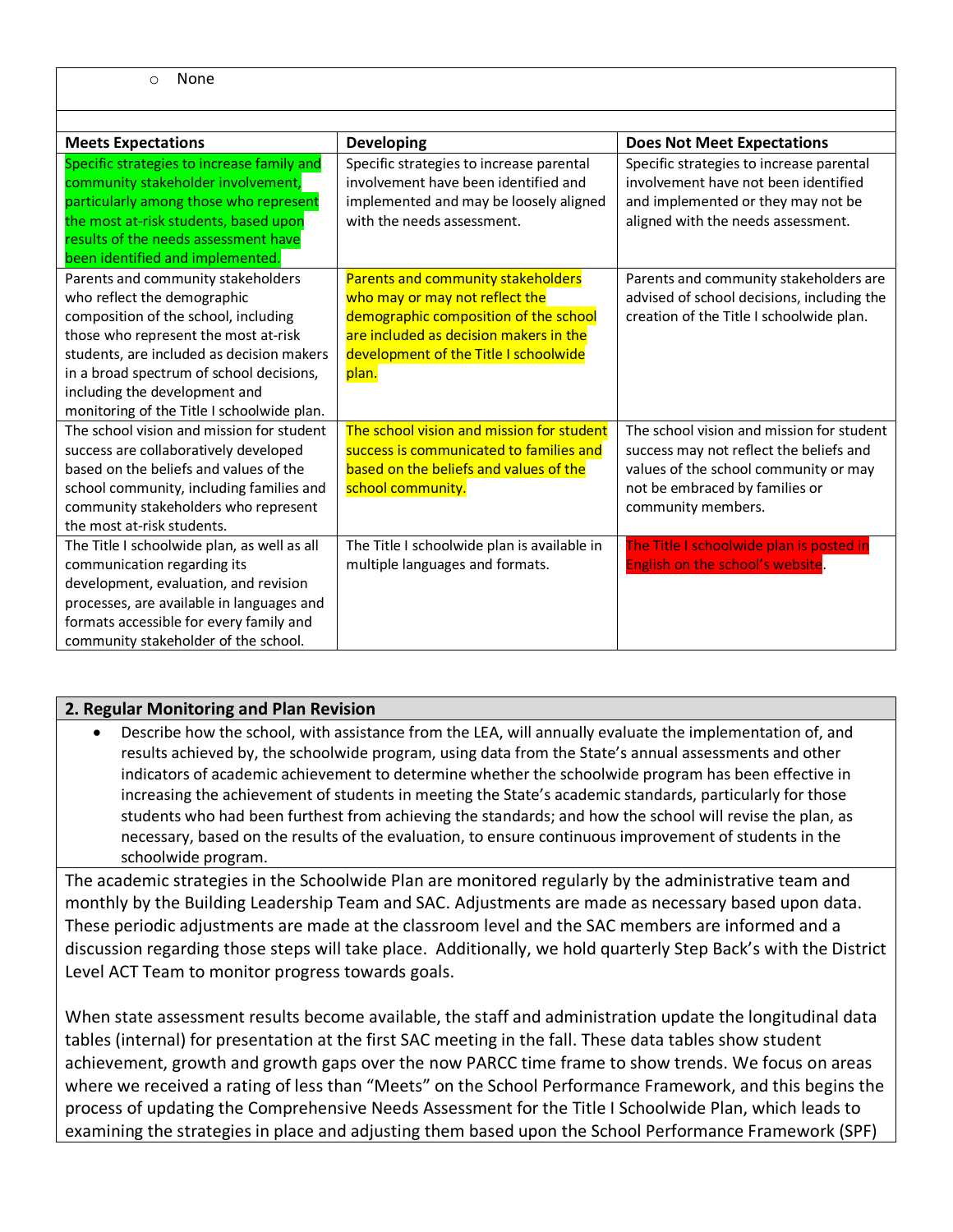data. We also look at ratings of "meets" and "exceeds" on the school Performance Framework so we may build off of our successes.

Other data sources that are reviewed are the Title I Annual Parent Survey, TELL survey results (if they are available for the year in question), community survey results, mobility/stability data, teacher turnover data, student survey results, and behavior data. All data is reviewed through the data $\rightarrow$ trends $\rightarrow$ notable trends $\rightarrow$  priority performance challenges framework. Root cause analysis for all priority performance challenges is conducted through Five Whys. All information feeds into the Schoolwide Plan, which eventually informs the Unified Improvement Plan and is incorporated, as appropriate, into the Parent-Teacher-Student compact.

• The plan remains in effect for the duration of the school's participation under this part, except that the plan and its implementation shall be regularly monitored and revised as necessary based on student needs to ensure that all students are provided opportunities to meet the challenging State academic standards.  $[1114(b)(3)]$ 

| <b>Meets Expectations</b>                  | <b>Developing</b>                          | <b>Does Not Meet Expectations</b>          |
|--------------------------------------------|--------------------------------------------|--------------------------------------------|
| School leadership, including families and  | School leadership uses state assessment    | School leadership does not have a          |
| community stakeholders, regularly          | results to annually evaluate the Title I   | regular process to monitor and adjust      |
| monitors and adjusts implementation of     | schoolwide plan.                           | the Title I schoolwide plan.               |
| the Title I schoolwide plan based on       |                                            |                                            |
| short- and long-term goals for student     |                                            |                                            |
| outcomes, as well as measures to           |                                            |                                            |
| evaluate high-quality implementation.      |                                            |                                            |
| The monitoring and revising of the Title I | The monitoring and revision of the Title I | Some monitoring of the Title I             |
| schoolwide plan includes regular analysis  | schoolwide plan is based upon limited      | schoolwide plan takes place, but there is  |
| of multiple types of data (i.e., student   | types of data and adjustments are not      | not a process to regularly adjust the plan |
| learning, demographic, process,            | aligned to outcomes.                       | to increase student learning.              |
| perception) and necessary adjustments      |                                            |                                            |
| are made to increase student learning.     |                                            |                                            |
| School leadership, including families and  | School leadership and instructional staff  | School leadership reviews student          |
| community stakeholders, and                | use summative and sporadic formative       | achievement and growth data.               |
| instructional staff regularly analyze      | assessments to provide information         |                                            |
| interim and summative assessment data      | about student achievement and growth,      |                                            |
| to evaluate instructional practices,       | and growth gaps for individual grade       |                                            |
| determine patterns of student              | levels and content areas.                  |                                            |
| achievement, growth, and changes in        |                                            |                                            |
| growth gaps across classrooms, grade       |                                            |                                            |
| levels, and content areas.                 |                                            |                                            |

#### **3. Comprehensive Needs Assessment**

• Provide the outcomes of the school's comprehensive needs assessment, as well as a description of the data sources used in the process. Findings should include detailed analysis of all student subgroups; an examination of student, teacher, school and community strengths and needs; and a summary of priorities that will be addressed in the schoolwide plan.

The current school accountability status is Priority Improvement, based on PARCC Scores. We also looked closely at the number of SRD student, DIBELS scores, and ATI Galileo. The SAC and faculty reviewed the data and noted the following trends:

The school Performance Framework (SPF) for 2017 listed the school plan as ''Priority Improvement'', just missing the ''Improvement'' Rating by less than 2 points. Academic Achievement is listed as ''Does Not Meet'' scoring 26.5% (10.6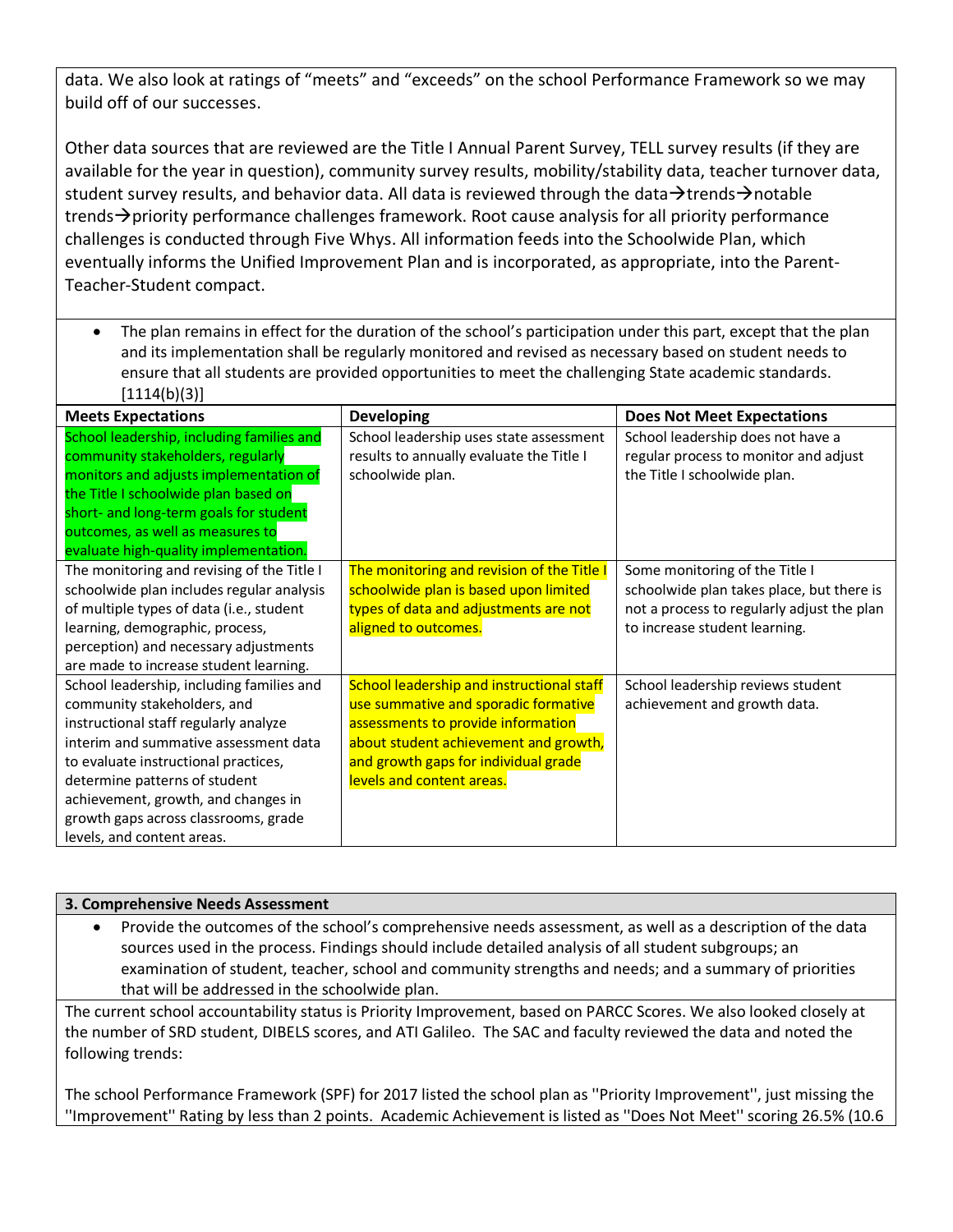out of 40 points). In the area of Academic Achievement, we scored ''Does Not Meet'' in all categories except for ELA where English Learners students scored ''Approaching''.

Although overall Academic Achievement is low, significant improvements were made since the 2015-2016 school year.

- A reduction in students scoring Does Not Meets in  $4<sup>th</sup>$  and  $5<sup>th</sup>$  Grade.
- % Meets and Exceeds have also steadily improved in most areas.
- $\bullet$  3<sup>rd</sup> Grade had a down year, however, with our current Instructional Priorities, improvement is expected.

|                      |       | 2015 | 2016 | 2015 to 2016   | <b>IMPROVEMENT</b><br>$+/-$ | 2017 | 2016 to 2017 | <b>IMPROVEMENT</b><br>$+/-$ |
|----------------------|-------|------|------|----------------|-----------------------------|------|--------------|-----------------------------|
| 3rd Grade ELA        | % DNM | 40   | 33   | $\overline{7}$ |                             | 39   | -6           |                             |
|                      | % M&E | 15.1 | 15.7 | 0.6            |                             | 8    | $-7.7$       |                             |
| 3rd Grade Math       | % DNM | 34   | 25   | 9              |                             | 44   | $-19$        |                             |
|                      | % M&E | 13.2 | 19.6 | 6.4            |                             | 10   | $-9.6$       |                             |
| <b>4th Grade ELA</b> | % DNM | 32   | 20   | 12             | 20                          | 18   | 2            | 15                          |
|                      | % M&E | 11.3 | 14.5 | 3.2            | $-0.6$                      | 18   | 3.5          | 2.3                         |
| 4th Grade Math       | % DNM | 38   | 27   | 11             | $\overline{7}$              | 14   | 13           | 11                          |
|                      | % M&E | 6    | 7.3  | 1.3            | $-5.9$                      | 20   | 12.7         | 0.4                         |
| 5th Grade ELA        | % DNM | 33   | 36   | $-3$           | $-4$                        | 13   | 23           | 7                           |
|                      | % M&E | 17.4 | 10   | $-7.4$         | $-1.3$                      | 13   | 3            | $-1.5$                      |
| 5th Grade Math       | % DNM | 36   | 31   | 5              | $\overline{7}$              | 24   | 7            | 3                           |
|                      | % M&E | 6    | 16.3 | 10.3           | 10.3                        | 18   | 1.7          | 10.7                        |

Academic Growth is listed as ''Approaching'' scoring 50.0% (30 out of 60). In the area of Academic Growth we scored ''Meets'' in all Math areas and ''Does Not Meets'' in all areas of English Language Arts.

In the Spring of 2016 we finished the year with a total of 77 SRD students in K-3 and in the Spring of 2017 we finished the year with 74 SRD students in K-3. As of the Fall of 2018 we have 73 current SRD students in K-3.

#### ATI Galileo show the following results:

|                  | <b>FALL</b> |                                                                                                    |      | <b>WINTER</b> |      |       |      | <b>SPRING</b> |      |         |      |       |
|------------------|-------------|----------------------------------------------------------------------------------------------------|------|---------------|------|-------|------|---------------|------|---------|------|-------|
|                  |             | ELA $\%$ 4 or 5 MATH $\%$ 4 or 5 ELA $\%$ 4 or 5 MATH $\%$ 4 or 5 ELA $\%$ 4 or 5 MATH $\%$ 4 or 5 |      |               |      |       |      |               |      |         |      |       |
| 1st Grade        | 55.2        | 25.7%                                                                                              | 21.2 | 24.5%         | 55.3 | 22.4% | 31.5 | 20.3%         | 62.9 | 13.0%   | 47.0 | 36.8% |
| 2nd Grade $26.1$ |             | 14.3%                                                                                              | 28.8 | 19.6%         | 30.7 | 21.2% | 35.1 | 19.8%         | 39.1 | 19.0%   | 50.6 | 32.5% |
| 3rd Grade   31.6 |             | 8.8%                                                                                               | 23.7 | 35.1%         | 34.0 | 23.0% | 22.0 | 13.9%         | 43.1 | 27.5%   | 27.9 | 13.3% |
| 4th Grade        | 32.5        | 12.5%                                                                                              | 25.1 | $9.4\%$       | 34.7 | 13.8% | 37.9 | 33.0%         | 54.8 | 48.0%   | 56.6 | 53.6% |
| 5th Grade        | 42.3        | 11.8%                                                                                              | 29.9 | 7.5%          | 29.4 | 4.5%  | 34.0 | 16.4%         | 47.0 | $9.4\%$ | 37.9 | 14.7% |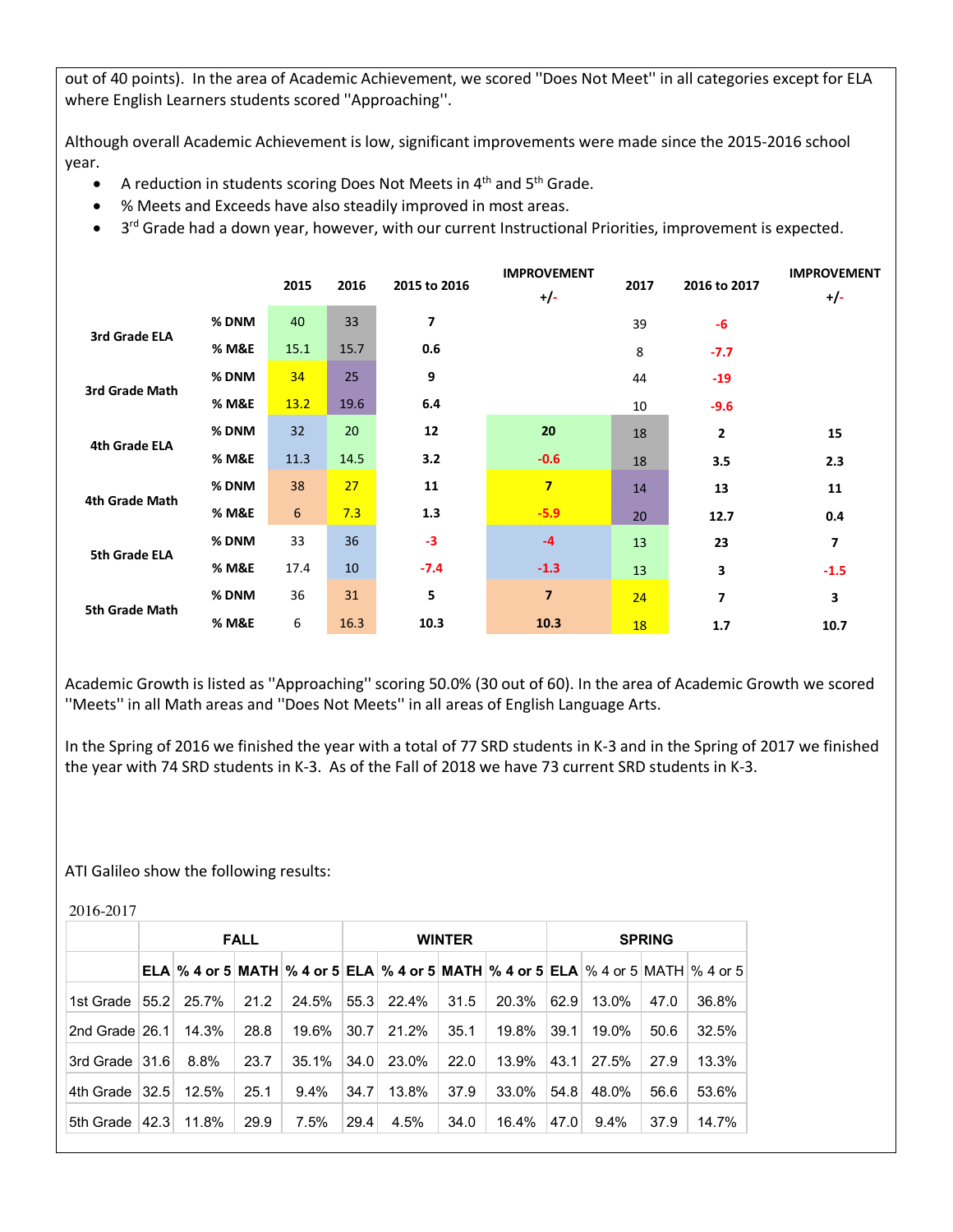| 2017-2018          |       |       |             |                            |               |                        |          |       |  |
|--------------------|-------|-------|-------------|----------------------------|---------------|------------------------|----------|-------|--|
|                    |       |       | <b>FALL</b> |                            | <b>WINTER</b> |                        |          |       |  |
|                    | ELA   |       |             | $%$ 4 or 5 MATH $%$ 4 or 5 | <b>ELA</b>    | % 4 or 5 MATH % 4 or 5 |          |       |  |
| Kindergarten 36.0% |       | 14.9% | 34.2%       | 9.8%                       | 51.4%         | 28.0%                  | $53.8\%$ | 21.4% |  |
| 1st Grade          | 53.8% | 18.6% | 23.6%       | 24.5%                      | 56.8%         | 11.7%                  | 36.4%    | 17.7% |  |
| 2nd Grade          | 28.7% | 24.9% | 30.0%       | 22.1%                      | 37.3%         | 26.5%                  | 48.0%    | 53.6% |  |
| 3rd Grade          | 32.0% | 14.7% | $17.5\%$    | 17.6%                      | 39.4%         | 13.2%                  | 26.5%    | 34.0% |  |
| 4th Grade          | 26.2% | 16.9% | 25.4%       | 10.2%                      | 38.3%         | 31.7%                  | 28.7%    | 19.3% |  |
| 5th Grade          | 32.2% | 21.4% | 27.2%       | 19.8%                      | 42.1%         | 23.4%                  | 33.1%    | 22.8% |  |

According to Galileo/ATI the overall percent of students passing has increased from 2017-2018. Only grades  $1<sup>st</sup>$  and  $3<sup>rd</sup>$  saw a drop in ELA. And only  $2<sup>nd</sup>$  and  $4<sup>th</sup>$  saw a dip in Math.

Attendance at John Adams averages 92.8%, just slightly below the district average of 93.1%. Strong efforts of improving attendance has been addressed with parents throughout the 2017-18 School Year.

John Adams made a concerted effort to both evaluate overall Tier 1 instruction and increase Tier 2 and Tier 3 practices with the inclusion of targeted interventions headed by highly qualified staff. Interventions do not replace core instruction and cannot offer the same type of comprehensive programming needed to boost students' reading abilities. While this is a desirable way to provide individualized and focused instruction to students in need, it poses a challenge in reaching standardized expectations. The consistent and significant decrease in students who "Does Not Meet" on PARCC from 2015-2016 supports the intentional work. Therefore, the root cause of our lack of academic growth for our Tier 2 and Tier 3 students was determined to be a lack of targeted instruction on grade level standards. A focus on well-planned lessons that provide grade level, standards-based Tier I instruction using Wonders, and collaboration among classroom teachers and certified interventionists that provides Tier 2 and 3 instruction that follows D11's teaching and learning cycle (I do, we do, you do), is standards-based and is aligned to core instruction should impact our reading performance.

Our second priority lies in the area of ELA. PARCC data on number of Meets and Exceeds has remained very low. In addition to achievement being low, growth in ELA has also been less than desirable. Therefore time, structure, and resources have been allocated to specifically to ELA. 120-minute reading block have been inserted at every grade level. Untouchable times have been created so students are not pulled out during first instruction and opportunities for double and triple dipping students has been created. Finally, each grade level has been assigned an interventionist giving the grade level freedom to easily meet the needs of students and allowing the interventionist to work more closely with the grade level.

Our third priority is our climate and culture through PBIS and the implementation of Capturing Kids Hearts. Our goal is to ensure that John Adams Elementary is safe, welcoming to all, and a great place for teachers to teach and students to learn. Our first step was to clearly define expectations at John Adams and effectively communicate, teach, and model these expectations. We then bought every student and staff member school shirts that promoted PRIDE and Community and send a message that we are all in this together. The first thing new students get when they enroll is a t-shirt saying that they now belong at John Adams Elementary and they are one of us. We also implemented strategies to recognize students at our quarterly awards assembly, staff at staff meetings, and brought back music programs and regular parent nights to build that strong school/home partnership.

We sent all of our staff to Capturing Kids Hearts Training in the Summer and Fall. We also identified a Process Champions Team, who received additional training and identified building relational capacity as their top priority. We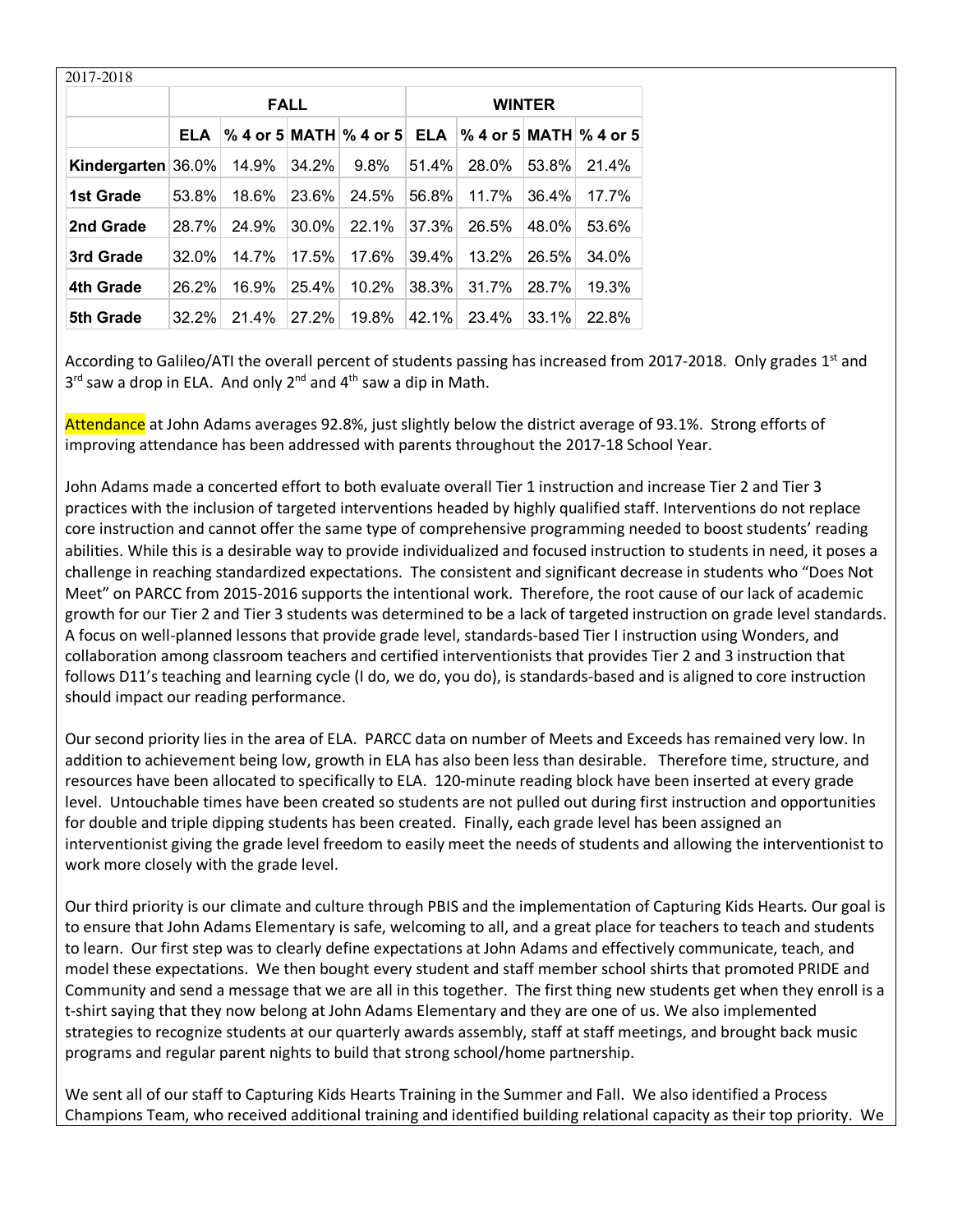set goals of Engaging, doing Good Things, and giving affirmations for year one. We conducted Teacher Rounds to share these strategies, we model during Great Gathering, and do CKH Shout Outs during our Sunday Night Notes.

• An eligible school operating a schoolwide program shall develop a comprehensive plan that is based on a comprehensive needs assessment of the entire school that takes into account information on the academic achievement of children in relation to the challenging State academic standards, particularly the needs of those children who are failing, or are at-risk of failing, to meet the challenging Sate academic standards and any other factors as determined by the local educational agency. [1114(b)(6)]

| <b>Meets Expectations</b>                             | <b>Developing</b>                         | <b>Does Not Meet Expectations</b>    |
|-------------------------------------------------------|-------------------------------------------|--------------------------------------|
| Includes a variety of data, including performance     | Includes performance and/or non-          | Data gathered is limited so that it  |
| (e.g., local and state student assessment data)       | performance data gathered from a          | is difficult to gain an accurate     |
|                                                       |                                           |                                      |
| and non-performance student data (e.g., student       | limited number of sources.                | picture of the school's needs.       |
| attendance), and process data about the schools       |                                           |                                      |
| system (e.g., diagnostic review) and perception       |                                           |                                      |
| data, gathered from several sources.                  |                                           |                                      |
| Includes detailed analysis of performance and         | Includes detailed analysis of             | Includes analysis of the student     |
| non-performance data for each student subgroup        | performance or non-performance data       | body as whole or broken up by        |
| identified in 1111(c)(2) of ESSA (economically        | for one or more student subgroups         | grade spans and content areas,       |
| disadvantaged students, students from major           | identified in 1111(c)(2) of ESSA.         | but not in-depth analysis of data    |
| racial and ethnic groups, children with disabilities, |                                           | for each student subgroup            |
| and English learners).                                |                                           | identified in $1111(c)(2)$ .         |
| Examines student, teacher, school and                 | Examines student strengths and needs.     | Examines student deficits.           |
| community strengths and needs.                        |                                           |                                      |
| School leadership, in collaboration with families     | School leadership may be taking on too    | School administrators have not       |
| and community stakeholders, identifies a              | many or too few priorities, or priorities | clearly and transparently identified |
| manageable number of priorities, at the right         | may not be at the right level of          | and communicated the school's        |
| level of magnitude and aligned with the needs         | magnitude, to produce positive,           | priorities.                          |
| assessment, for school improvement.                   | measurable results.                       |                                      |
| Evidence shows that the school's Title I              | Evidence shows that the school's Title I  | Evidence does not show that the      |
| schoolwide plan and cycle of continuous               | schoolwide plan and cycle of              | school's Title I schoolwide plan     |
| improvement has improved outcomes for all             | continuous improvement has improved       | and cycle of continuous              |
| students, particularly those most at-risk.            | outcomes for students in general.         | improvement has improved             |
|                                                       |                                           | outcomes for students.               |

#### **4. Schoolwide Plan Strategies - Required**

• Describe the strategies the school will use to upgrade the entire educational program in order to improve the achievement of the lowest-achieving students. Include a description of how and when the strategies will be implemented. Be sure these strategies are linked to areas identified in the comprehensive needs assessment.

#### **Strategy #1: Core Instruction and Interventions in Reading and Math**

Core instruction is our primary focus and is supported by a schedule that allows us to maximize the day, core programs, and iPads that serve as a tool to support all we do. Interventions are provided to students based upon the results of PARCC, GALILEO, DIBELS and common formative assessments. Students are assessed frequently so that a student who is not making the necessary growth will be placed in an intervention. This includes ELL and Special Education students who are provided with additional services as part of their intervention, if needed. Interventions are provided in both reading and math for any student not meeting their individual growth trajectory. iPads have played a major role in the quality of our Tier 1 instruction and our interventions. The available technology has allowed students to go deeper with their learning, allowed more personalized learning which challenges students at their individual level, and allowed students to easily practice on a particular skill. Each grade level has a full-time interventionist to support students not meeting their personal trajectory. That highly qualified interventionists use intervention programs, progress monitoring and assessment data, and electronic programs to focus in on skill deficits and put students back on trajectory. iPads are a universal tool that support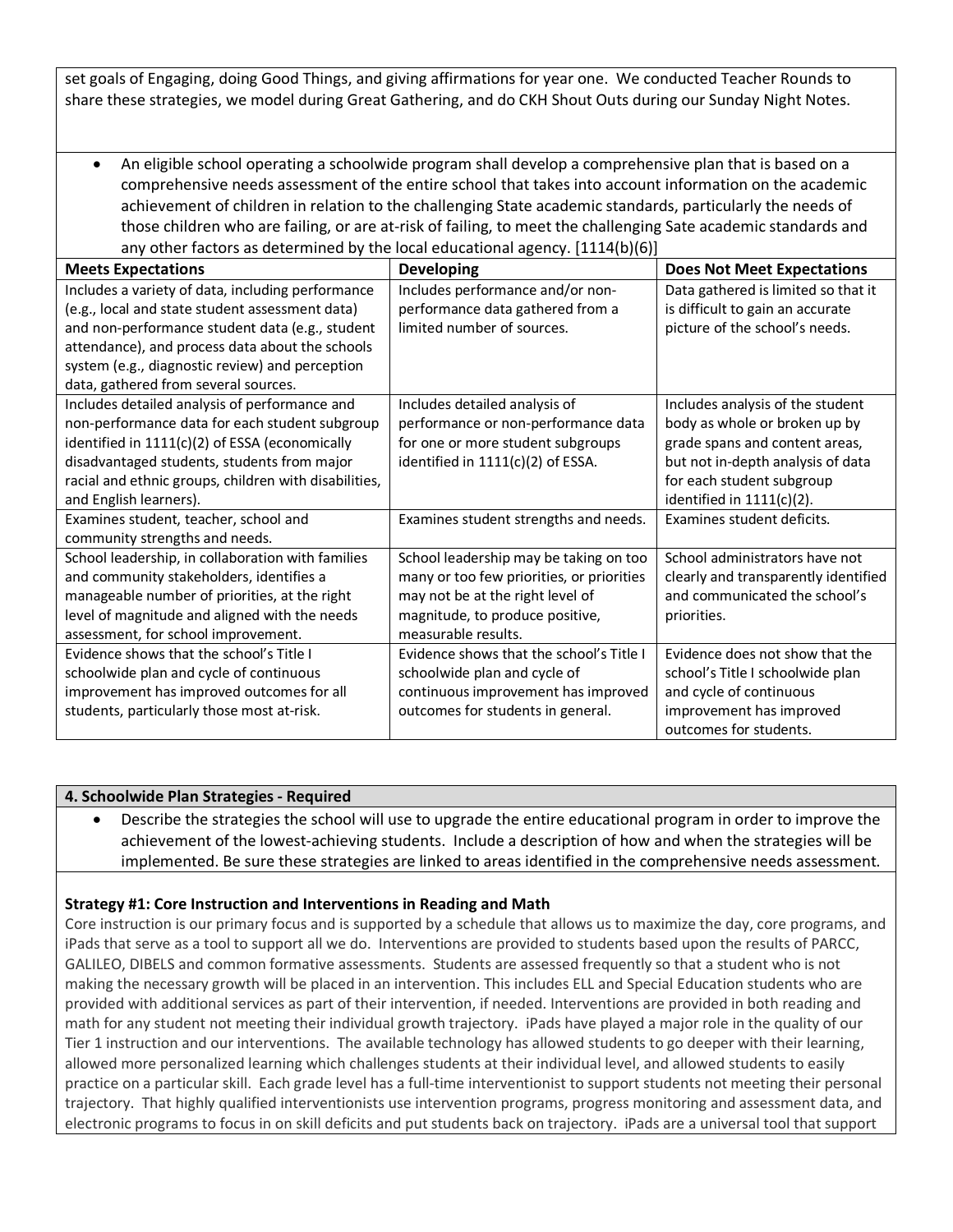interventions. Students bring their iPad to group and their independent station to further assist their development. Below is an overview of our intervention process.

- Grade level teams of teachers and certified interventionists collaborate to align interventions with standards-based core instruction so that interventions become an extension of core instruction as opposed to adjunct instruction.
- Grade level teams of classroom teachers and certified interventionists provide targeted skill development and enrichment as determined by assessment data.
- Continuous monitoring of flexible groups is provided to ensure students' needs are being addressed and gains are being made.
- Data meetings occur every 6 weeks where classroom teachers, certified interventionists, TLC, and administration analyze the current data to develop groups, determine appropriate interventions, and identify specific students of concern for MTSS referral.
- Problem solving team meetings are used to discuss and monitor all students receiving Tier 2 and Tier 3 interventions in order to determine the need for additional assessment or services.

Resources: \$97,282 in teacher temporary workers to provide interventions \$11,865 in ESP temporary workers to provide tutoring.

\$14,138 for a .2 social worker to make her full time.

### **Strategy #2: Classroom reduction teachers**

One highly qualified teacher is hired to ensure classroom sizes are at an appropriate student to teacher ratio

Resources: \$43,819 in teacher salary and benefits.

#### **Strategy #3: STEAM Teacher.**

In order to support the growth of our STEAM program and provide students with engaging Science, Technology, Engineering, Arts, and Math opportunities we are going to hire a full time STEAM Teacher to facilitate our SmartLab.

Resources: \$50,000 in teacher salary and benefits.

### **Strategy #4: Reduction in students identified as Significant Reading Deficiency**

Reduce the number of students identified as having a Significant Reading Deficiency by 20% from fall 2017 identification to spring 2018. iPads contribute greatly to time spent learning, engagement, and personalized learning during first instruction. iPads also allows students to specifically add apps that support identified needs and work on electronic programs such as Read Naturally Live, Smarty Ants, and myOn. Both first instruction and interventions support reducing the number of identified students.

- Implement research-based strategies from menu of approved strategies
- Creation of READ Plan and involvement of parents
- DIBELS progress monitoring, done with iPads
- End of Year assessments.
- Implementation of Wonders, WonderWorks, and Connect Ed., used on iPads
- Documentation of progress monitoring
- Implementation of research-based strategies in small groups and Tier 1 classroom instruction.
- DIBELS Next Benchmarking 3 times per year. DIBELS Deep Diagnostic once per year or as needed. DIBELS Next progress monitoring every 7-12 days
- Solid tier 1, 2, and 3 instruction on iPads along with supporting electronic intervention and supplemental programs.

Resources: SRD Funds

### **Strategy #5: Students Having Access to Technology**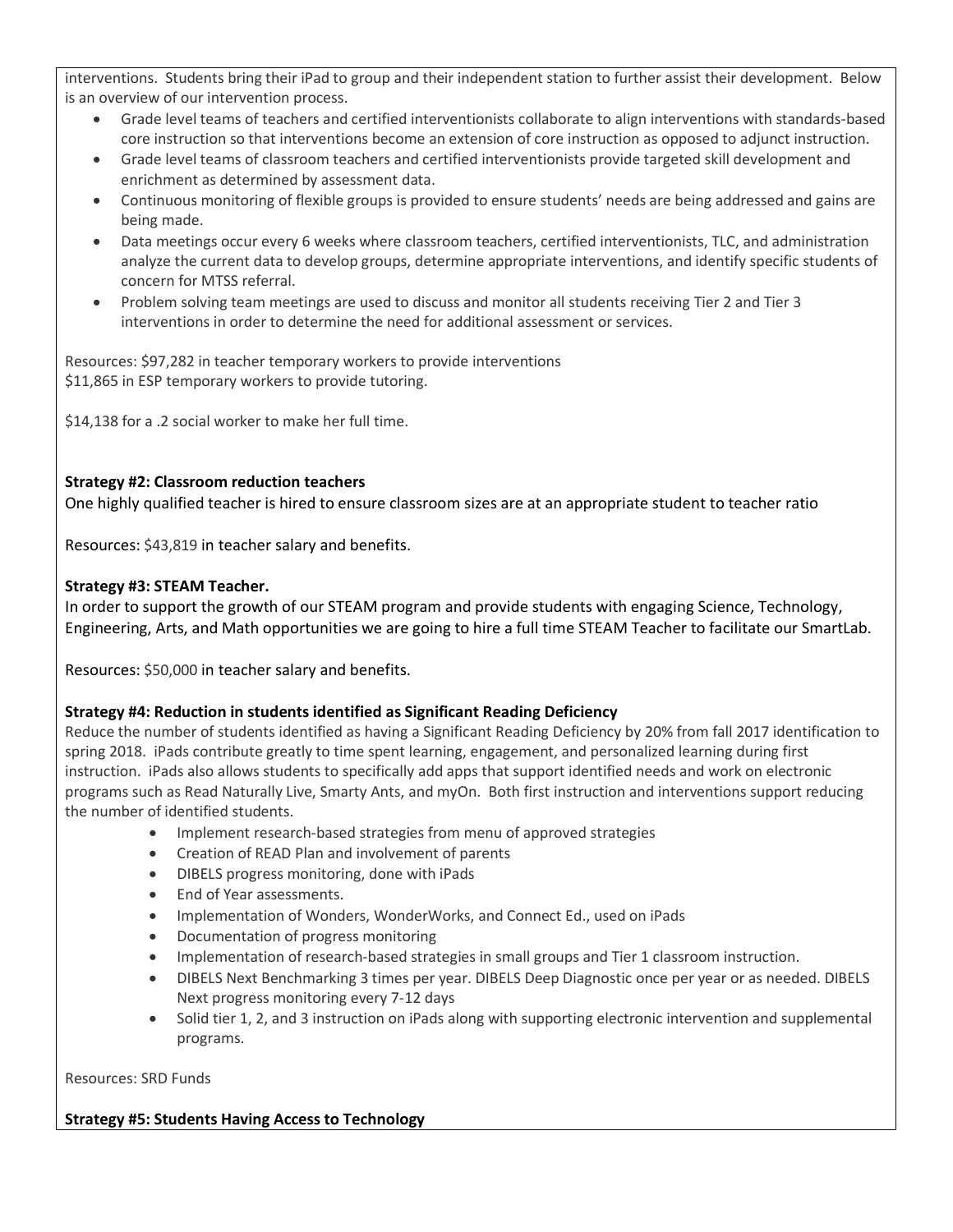Purchase iPads for a one-to-one program for students in K-2. All students will have an iPad that they will be able to use in the classroom for research, assessment, intervention, and class projects, and individualized instruction. Currently iPads are being used all day and a major part of what we do as the iPads have "leveled the playing field" for our students as our students are producing growth and achievement numbers that more align with state averages. All current data lead to John Adams scoring "Performance" on the state SPF for the first time in our history and iPads have played a major factor our performance. Furthermore students are gaining true 21<sup>st</sup> century skills such as critical thinking, problem solving, technology skills, and collaborative skills. Additional benefits of the iPads have been an increase in student engagement, a decrease in referrals, and again growth and achievement scores. The iPads also support our core programs and supplemental programs such as Wonders, MyOn, IXL, and ST Math. Implementation of a full 1:1 would allow for students to create online portfolios that stretch K-5. Additionally, when testing windows occur, current laptops in K-2 are "pulled" to support with testing. Additional iPads allow well-needed and deserved instruction to continue K-5 even during testing windows, supporting even greater growth and achievement.

- Galileo formative assessments created and administered
- Access to online Wonders materials
- Access to programs such as MyOn, IXL, ST Math, Smarty Ants, and other intervention programs
- Student use of Google Docs
- Gives our population of students consistent access to technology to better prepare them for real-world application

Resources: \$6000 in iPad's to account for our increase in enrollment.

 \$15,945 subscriptions to MyOn & IXL \$400 iPad cases

### **Strategy #6: Climate and Culture**

Adopting Capturing Kids Hearts and follow up trainings and subs for trainings. We're also a PBIS school and support our students by teaching expectations and rewarding students for their positive behavior. We hold quarterly academic assemblies to recognize students for the achievements while providing grade level music programs for students to showcase skills.

Resources: \$5,000 for follow-up CKH trainings

#### **Strategy #7: Parent Involvement**

Opportunities are provided throughout the year to connect our school and community and increase the communications between home and school. We hold annual parent involvement nights. Those events include a Kindergarten Parent Orientation for in the spring for next year's kindergarteners, back to school nights, open houses, literacy night, tech night, breakfast & coffee, music programs, choir programs, conferences, volunteering, SAC, and PTSCO. We also use multiple means for communicating with parents such as Class Dojo, email, call outs, text, Facebook, Twitter, planners, and notes home.

Resources: \$3626 to pay ESP and Teachers to attend events. \$3200 for supplies and non-catered food for events \$500 for planners and flyers for parent events

\$2000 gift certificates for books @ book fair.

### **Total Title I Budget:**

Strategy #1: Strategy #2: Strategy #3: Strategy #4:

Strategy #5:

Strategy #6: